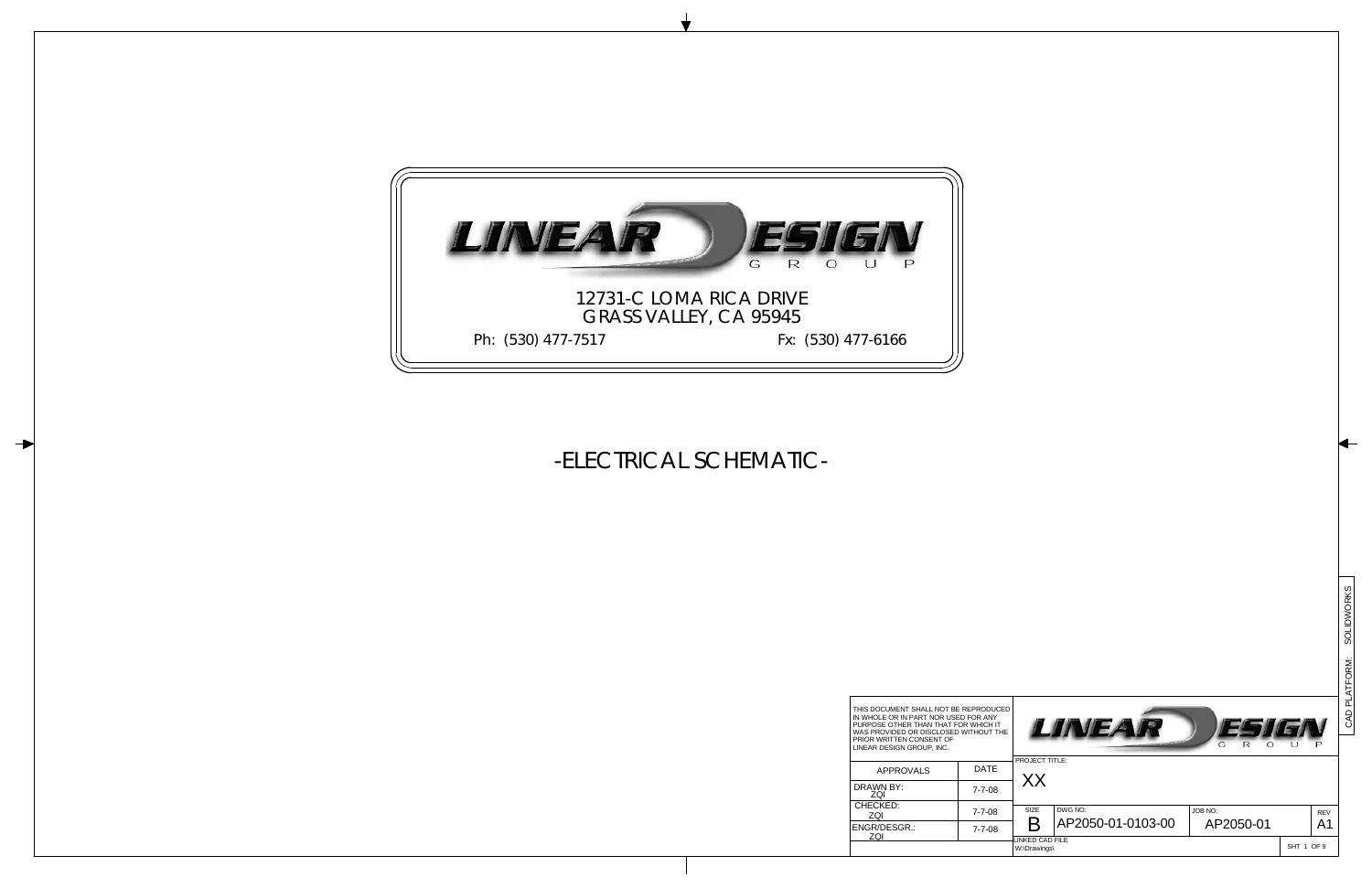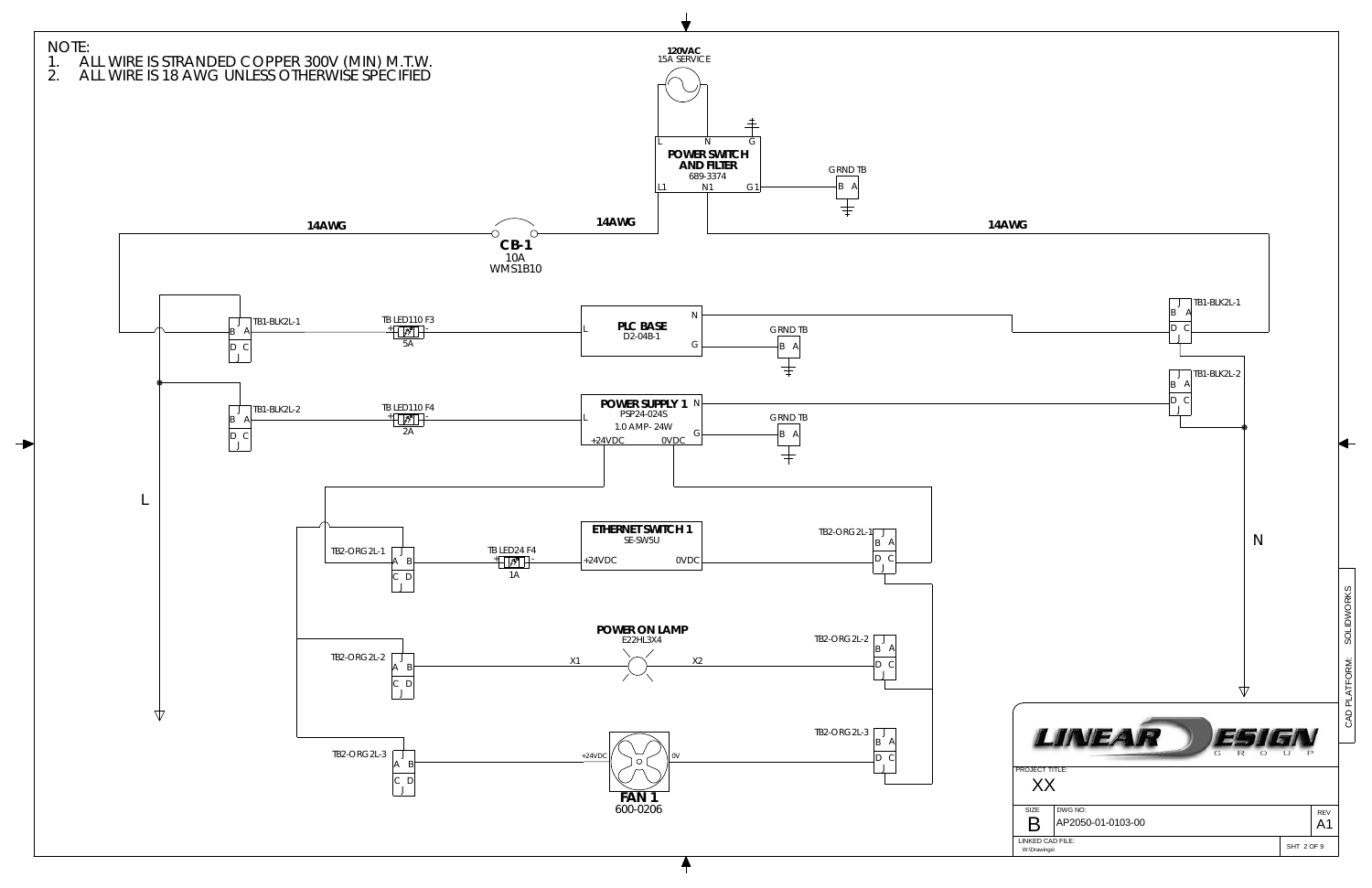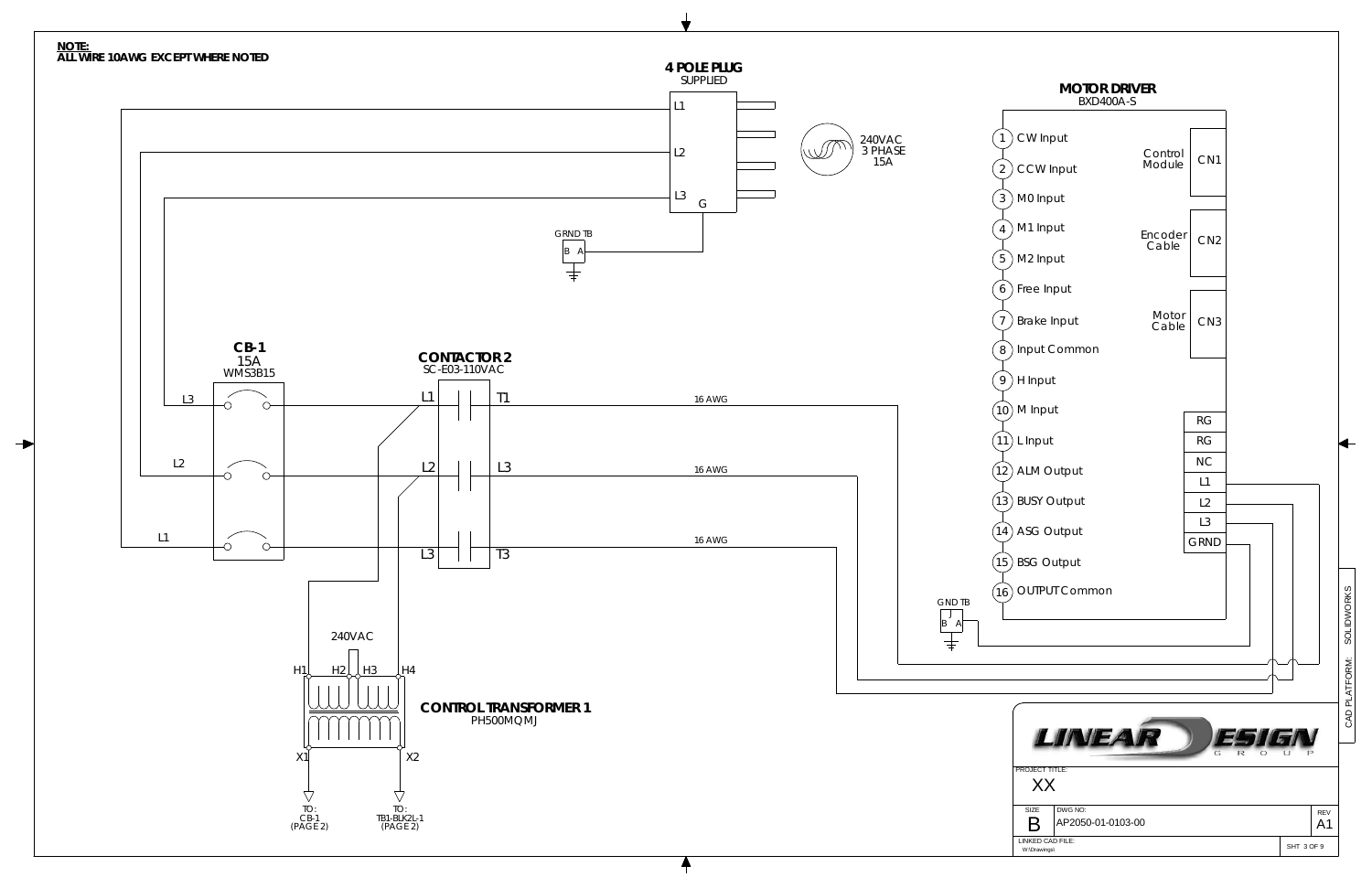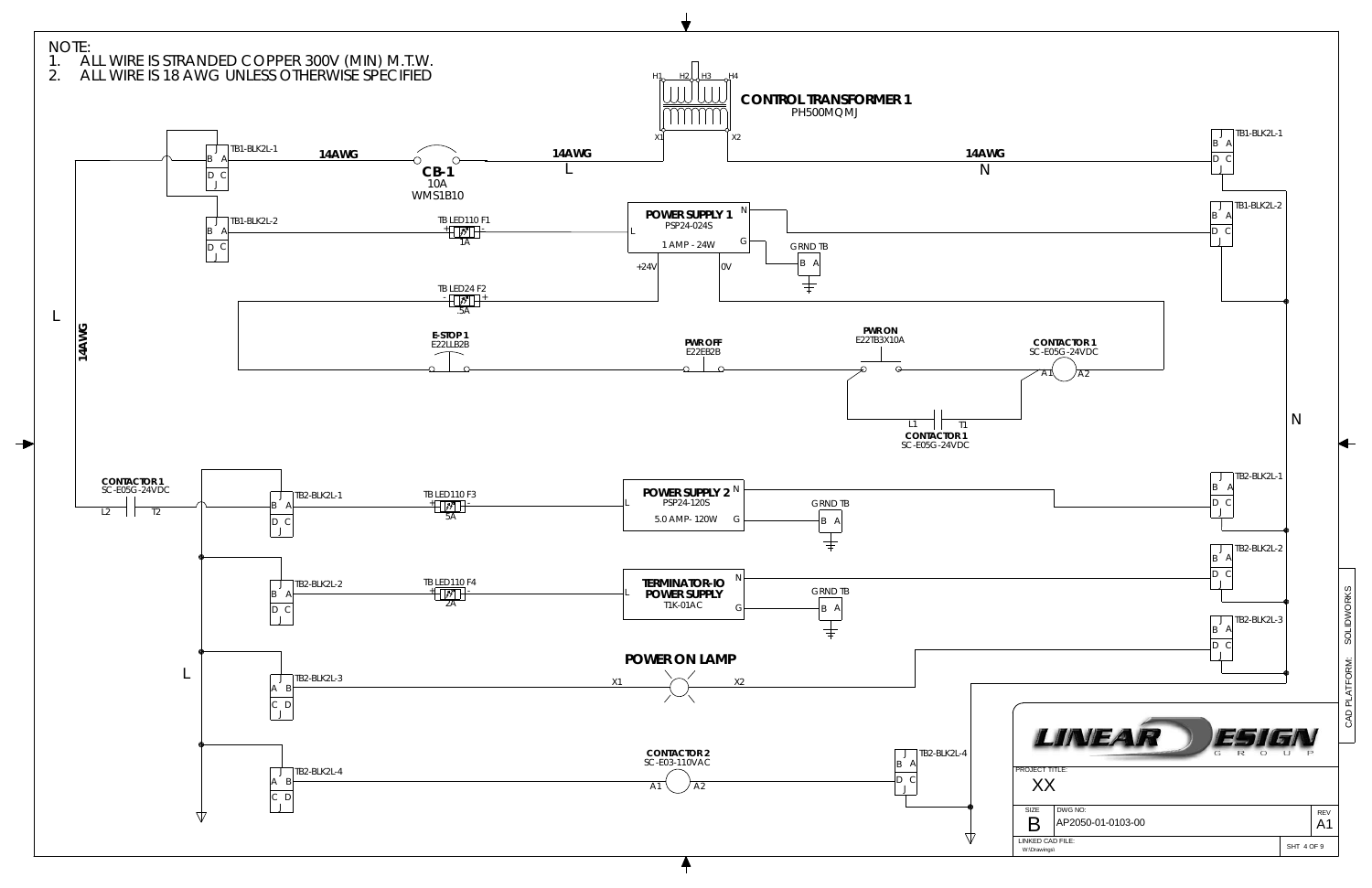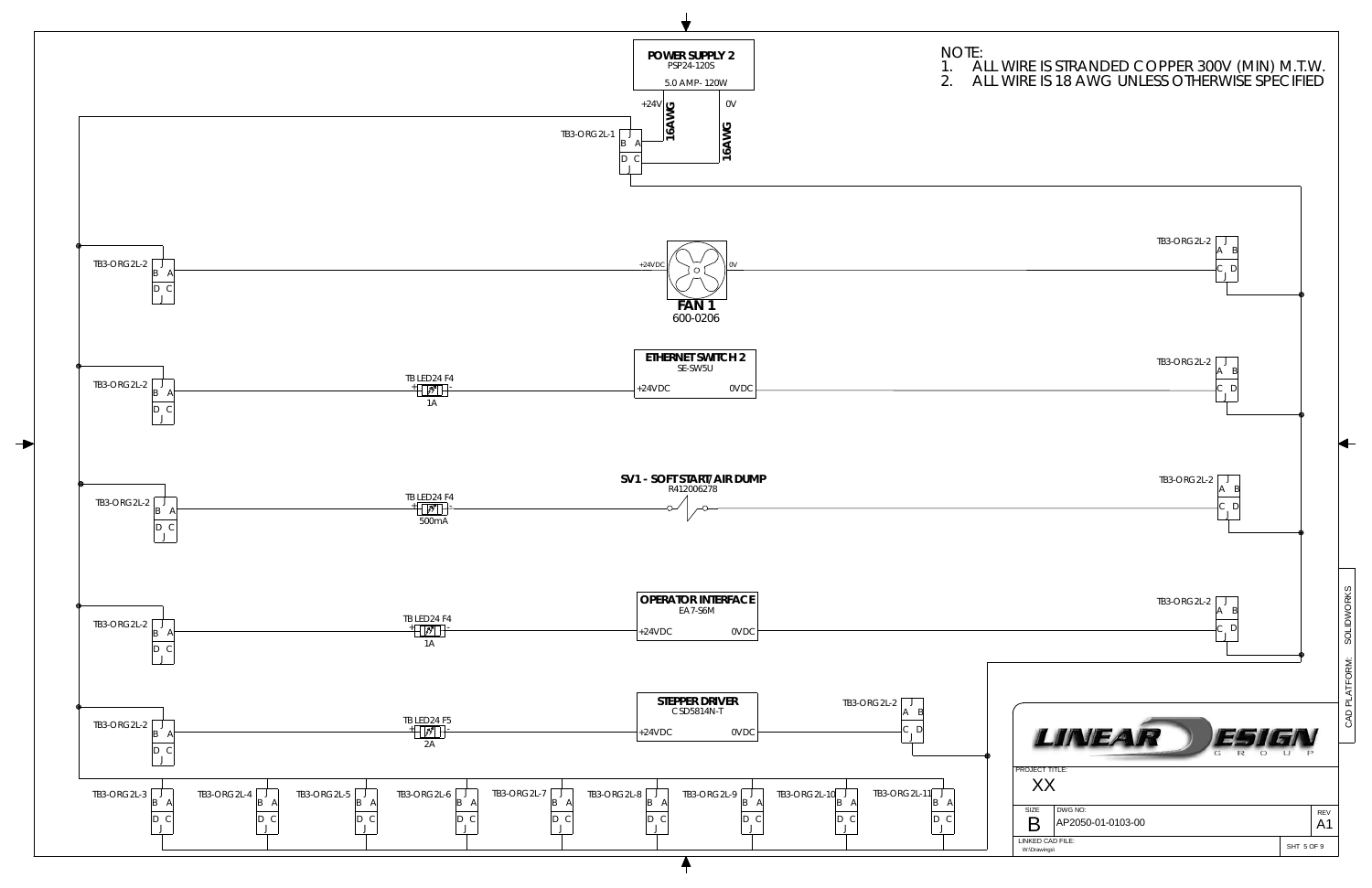

|                                 | START 1                     |                      |                               |  |
|---------------------------------|-----------------------------|----------------------|-------------------------------|--|
| -0                              | E22PB3A<br>$\circ$          | $\oslash$            | $I - 0$                       |  |
|                                 |                             | $\oslash$            | COM0-0                        |  |
|                                 | <b>STOP</b>                 | Ø                    | $V0-0$                        |  |
| -0                              | E22EB2B<br>$\circ$          | $\oslash$            | $I-1$                         |  |
|                                 |                             | Ø                    | COM <sub>0</sub> -1           |  |
|                                 |                             | Ø                    | $V0-1$                        |  |
|                                 | <b>BLACK</b>                | $\oslash$            | $I-2$                         |  |
| PROX 1<br>AE1-AN-1H             | <b>BLUE</b>                 | $\oslash$            | COM0-2                        |  |
| (shroud safety)                 | <b>BROWN</b>                | $\oslash$            | $V0-2$                        |  |
|                                 | <b>BLACK</b>                |                      | $I-3$                         |  |
| PROX <sub>2</sub>               | <b>BLUE</b>                 | $\oslash$            |                               |  |
| CT1-AN-1A<br>(hopper low level) | <b>BROWN</b>                | $\oslash$            | COM <sub>0</sub> -3<br>$V0-3$ |  |
|                                 |                             | $\oslash$            |                               |  |
| <b>FIBER OP.1</b>               | <b>BLACK</b><br><b>BLUE</b> | $\oslash$            | $I - 4$                       |  |
| DFT-AN-1A<br>(eject ack.)       | <b>BROWN</b>                | $\oslash$            | COM0-4                        |  |
|                                 |                             | Ø                    | $V0-4$                        |  |
|                                 |                             | $\oslash$            | $1-5$                         |  |
|                                 |                             | $\oslash$            | COM0-5                        |  |
|                                 |                             | Ø                    | $V0-5$                        |  |
|                                 |                             | $\oslash$            | $I-6$                         |  |
|                                 |                             | $\oslash$            | COM0-6                        |  |
|                                 |                             | $\oslash$            | $V0-6$                        |  |
|                                 |                             | Ø                    | $I - 7$                       |  |
|                                 |                             | $\oslash$            | COM0-7                        |  |
|                                 |                             | $\oslash$            | $V0-7$                        |  |
|                                 |                             | Ø                    | $I-8$                         |  |
|                                 |                             | $\oslash$            | COM <sub>1-8</sub>            |  |
|                                 |                             | Ø                    | $V1-8$                        |  |
|                                 |                             | Ø                    | $I-9$                         |  |
|                                 |                             | $\oslash$            | COM1-9                        |  |
|                                 |                             | $\oslash$            | $V1-9$                        |  |
|                                 | <b>BLACK</b>                | Ø                    | $I-10$                        |  |
| C1-IN<br>0830100642             | <b>BLUE</b>                 | $\oslash$            | COM1-10                       |  |
| (cut cylinder)                  | <b>BROWN</b>                | $\oslash$            | $V1 - 10$                     |  |
|                                 | <b>BLACK</b>                | $\oslash$            | $1 - 11$                      |  |
| C <sub>1</sub> -OUT             | <b>BLUE</b>                 | $\overline{\oslash}$ | COM1-11                       |  |
| 0830100642<br>(cut cylinder)    | <b>BROWN</b>                |                      | $V1-11$                       |  |
|                                 | <b>BLACK</b>                | $\oslash$            | $I-12$                        |  |
| $C2-IN$                         | <b>BLUE</b>                 | Ø                    |                               |  |
| 2650113410<br>(clamp cylinder)  | <b>BROWN</b>                | $\oslash$            | COM1-12<br>$V1 - 12$          |  |
|                                 |                             | $\oslash$            |                               |  |
| C <sub>2</sub> -OUT             | <b>BLACK</b><br><b>BLUE</b> | $\oslash$            | $I - 13$                      |  |
| 2650113410<br>(clamp cylinder)  | <b>BROWN</b>                | $\oslash$            | COM1-13                       |  |
|                                 |                             | $\oslash$            | $V1-13$                       |  |
| C <sub>3</sub> -IN              | <b>BLACK</b>                | $\oslash$            | $1 - 14$                      |  |
| 0830100631<br>(eject cylinder)  | <b>BLUE</b><br><b>BROWN</b> | $\oslash$            | COM1-14                       |  |
|                                 |                             | $\oslash$            | $V1-14$                       |  |
| C <sub>3</sub> -OUT             | <b>BLACK</b>                | Ø                    | $I-15$                        |  |
| 0830100631<br>(eject cylinder)  | <b>BLUE</b>                 | $\oslash$            | COM1-15                       |  |
|                                 | <b>BROWN</b>                | $\oslash$            | $V1-15$                       |  |

 $\ddagger$ 

 $\rightarrow$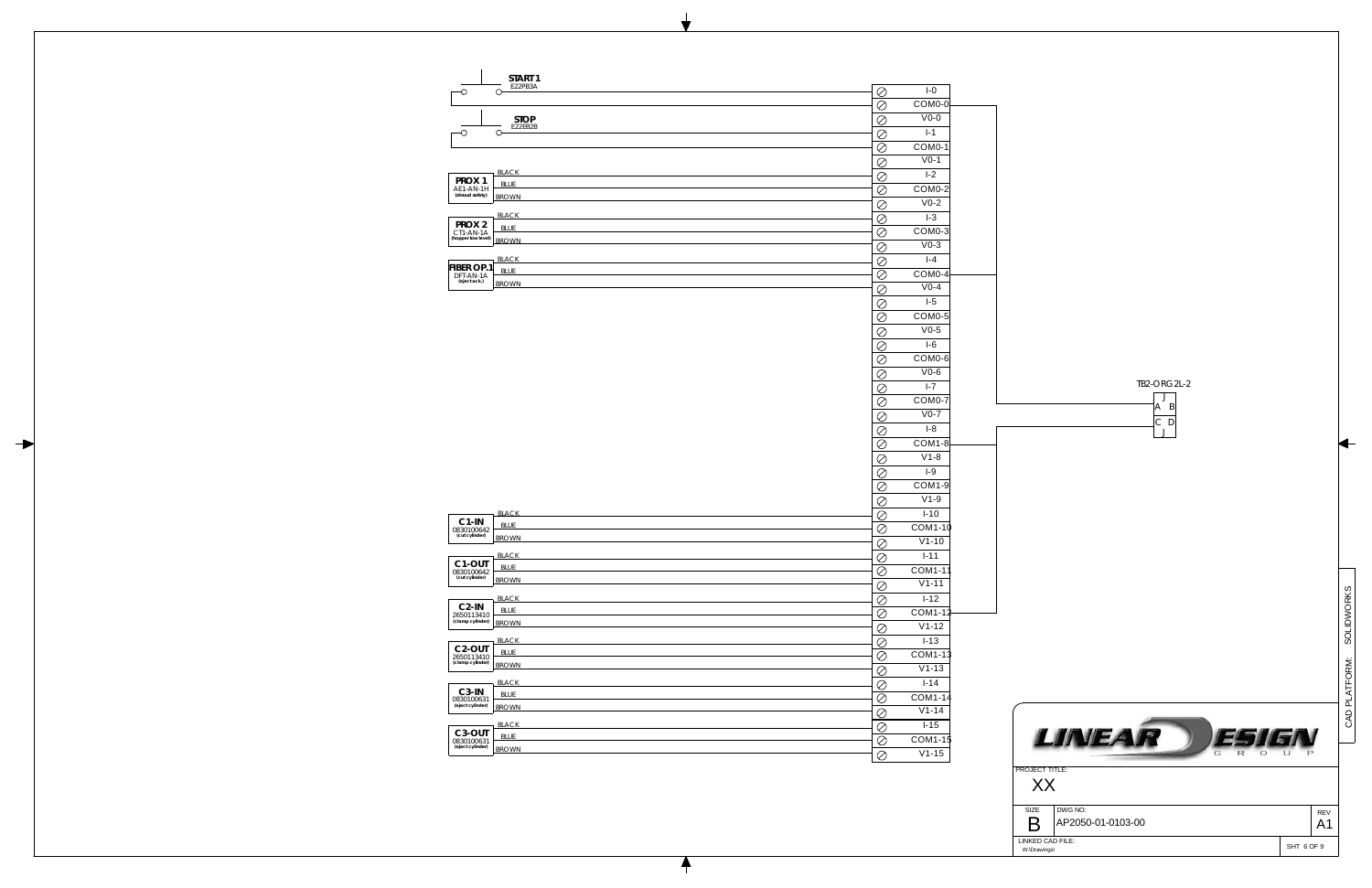

NOTE: 1. ALL WIRE IS STRANDED COPPER 300V (MIN) M.T.W.

2. ALL WIRE IS 18 AWG UNLESS OTHERWISE SPECIFIED

|                                                               |                              | <b>SOLIDWORKS</b> |
|---------------------------------------------------------------|------------------------------|-------------------|
|                                                               |                              |                   |
|                                                               |                              | CAD PLATFORM:     |
| LINEAR<br>51G<br>G<br>R<br>O                                  |                              |                   |
| <b>PROJECT TITLE:</b><br>XX                                   |                              |                   |
| DWG NO:<br>SIZE<br>AP2050-01-0103-00<br>R<br>LINKED CAD FILE: | <b>REV</b><br>A <sub>1</sub> |                   |
| W:\Drawings\                                                  | SHT 7 OF 9                   |                   |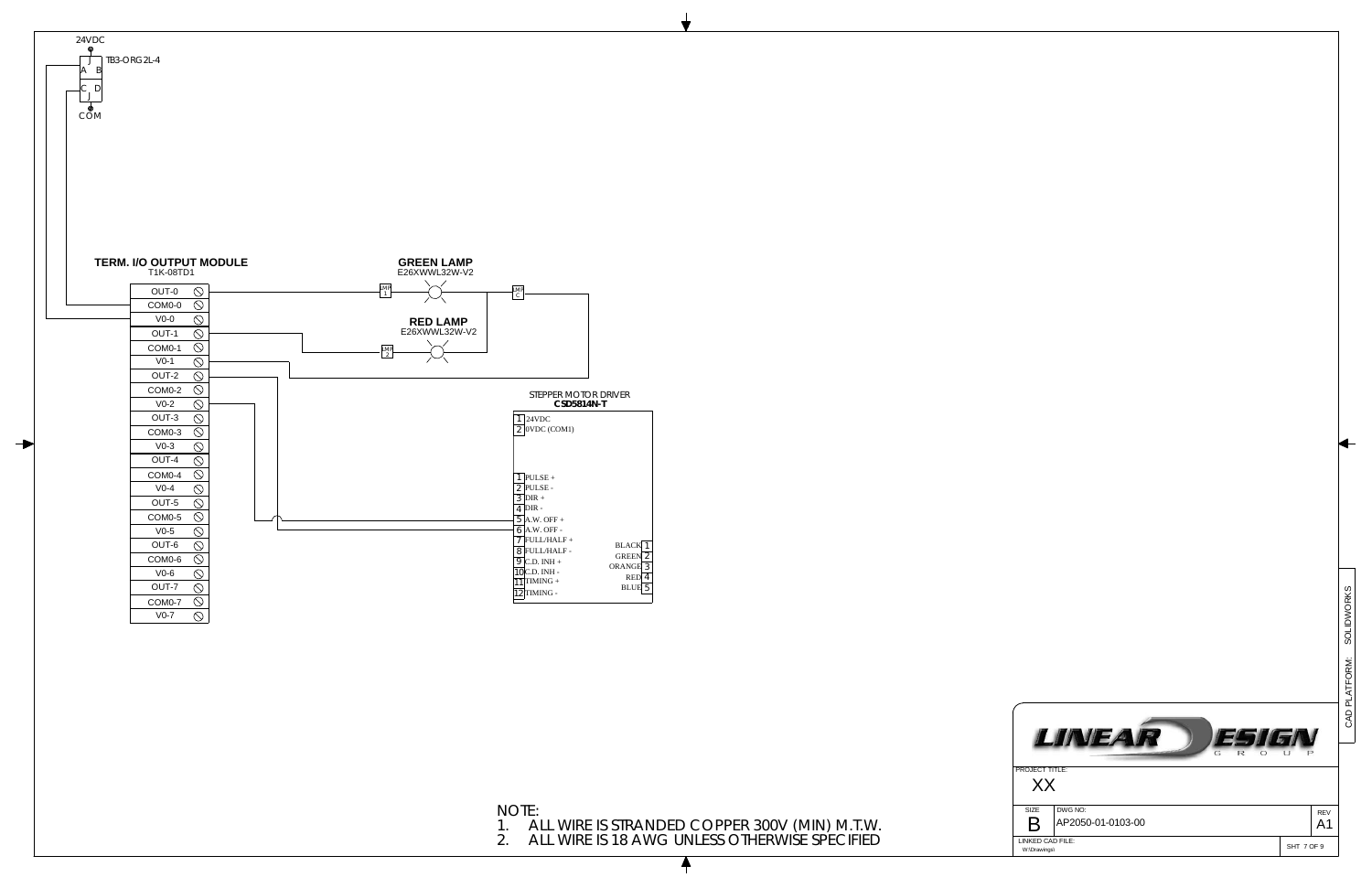